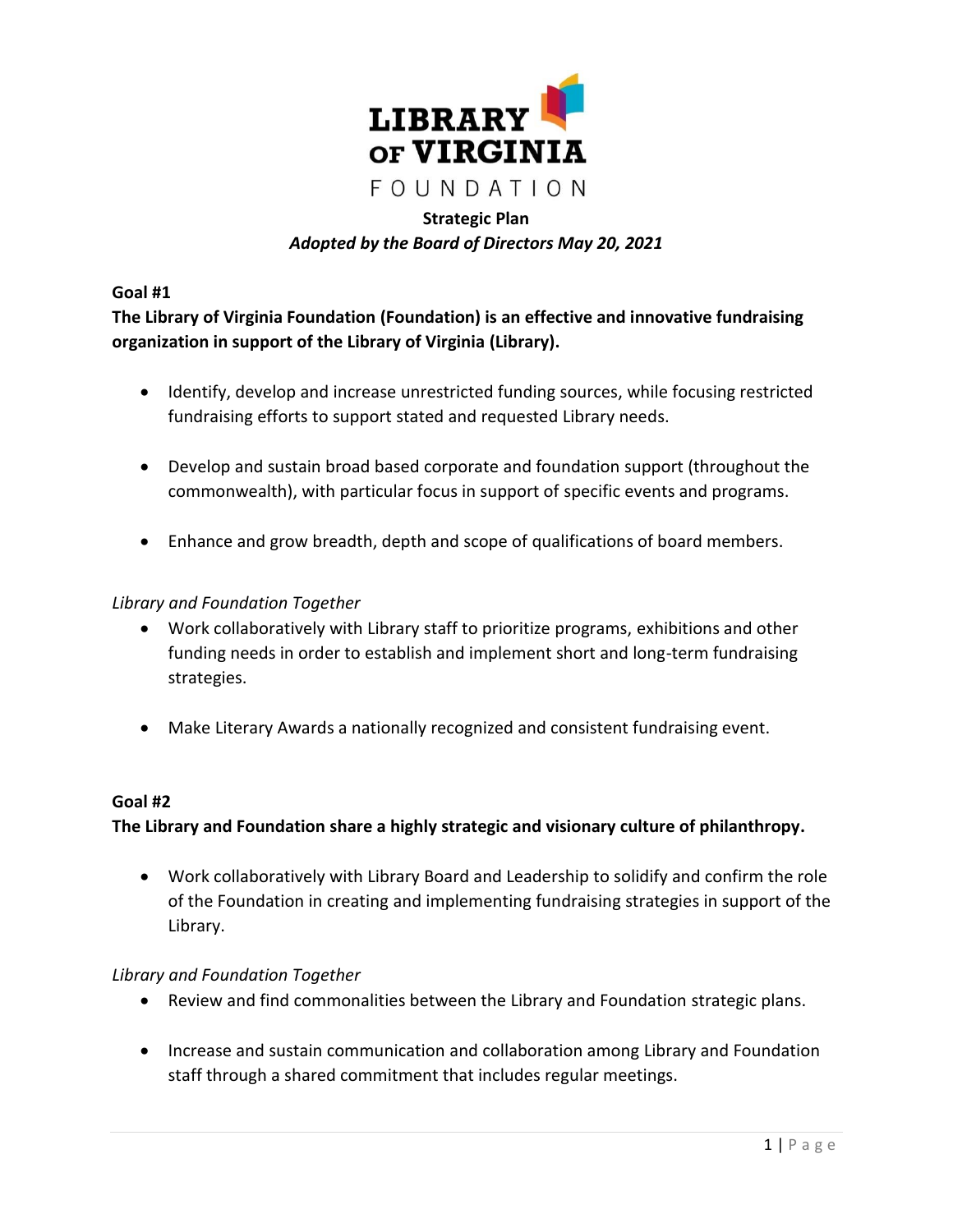Attract patrons and donors through increased, enhanced and consistent programming virtual and in-person – scheduled and produced by the Library working with the Foundation.

# *Needed from the Library to Ensure Success*

- Create 5-year program, exhibition and external programming schedule in order to identify and develop 5-year funding needs.
- Commit to consistent, ongoing public programming that showcases the full extent of the Library's work and collections that is appealing to a state-wide audience.
- Continue to enhance programming to serve and grow library-oriented and other specialized audiences.
- Prioritize and finalize space planning needs.

## **Goal #3**

**Stakeholders are energized and invested in the goals of the Foundation in support of the Library.**

- Develop resources around funding and hiring of a Chief Marketing Officer, in order to develop and sustain a marketing plan, and provide marketing resources required to support a world-class institution.
- Make the Virginia Shop the primary retail source for Virginia-themed and Virginia-made products.

## *Library and Foundation Together*

- Leverage existing programs, collections, staff and other resources to provide better support and awareness for the Library.
- Make the building lobby more welcoming and accessible in order to enhance visitor experience and make the facility more desirable as a community space for the general public and welcoming venue of program-specific audiences.

## *Needed from the Library to Ensure Success*

- Create opportunities and programming to increase in-person Library visitation significantly.
- Leverage relationships with the public library system and public schools to develop online, in-school, and on-site learning opportunities for students and teachers.